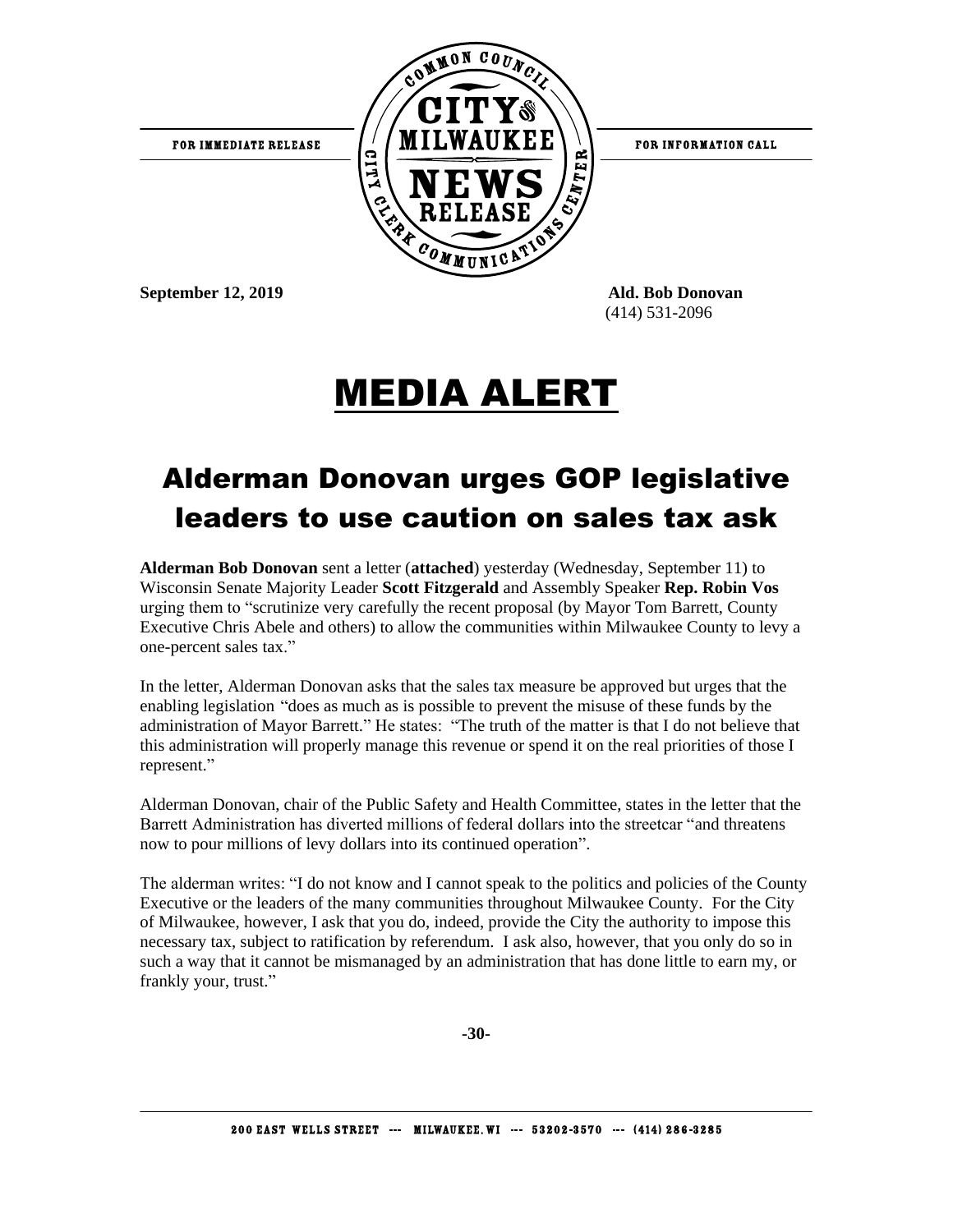## **COMMITTEE ASSIGNMENTS**

**CHAIR** • Public Safety and Health

## **MEMBER**

- Community and Economic Development
- Steering and Rules · Anti-Graffiti Policy



**ROBERT G. DONOVAN** ALDERMAN, 8TH DISTRICT

September 11, 2019

Sen. Scott Fitzgerald Majority Leader, State Senate Room 211 South State Capitol PO Box 7882 Madison, WI 53707

Rep. Robin Vos Speaker of the Assembly Room 217 West State Capitol PO Box 8953 Madison, WI 53708

Senator Fitzgerald and Representative Vos,

In the nearly 20 years that I have been privileged to serve the City of Milwaukee, I have consistently done whatever I felt I could to ensure the City receives its fair share. Whether it be transportation aids, school funding, shared revenue, or anything else, I understand as well as anyone the connection between the revenues provided to Milwaukee and the vital services we provide to our constituents.

It may seem incongruous, then, when I urge you both to scrutinize very carefully the recent proposal to allow the communities within Milwaukee County to levy a one-percent sales tax and to ensure that the enabling legislation does as much as is possible to prevent the misuse of these funds by the administration of Mayor Barrett. The truth of the matter is that I do not believe that this administration will properly manage this revenue or spend it on the real priorities of those I represent.

The record of this administration in recent years, as evidenced by its budgets, has demonstrated an animus towards public safety, with consistent reductions in the staffing of the fire department, a refusal to maintain the sworn strength of the police department, and reductions in necessary equipment purchases - all of which I have consistently opposed.